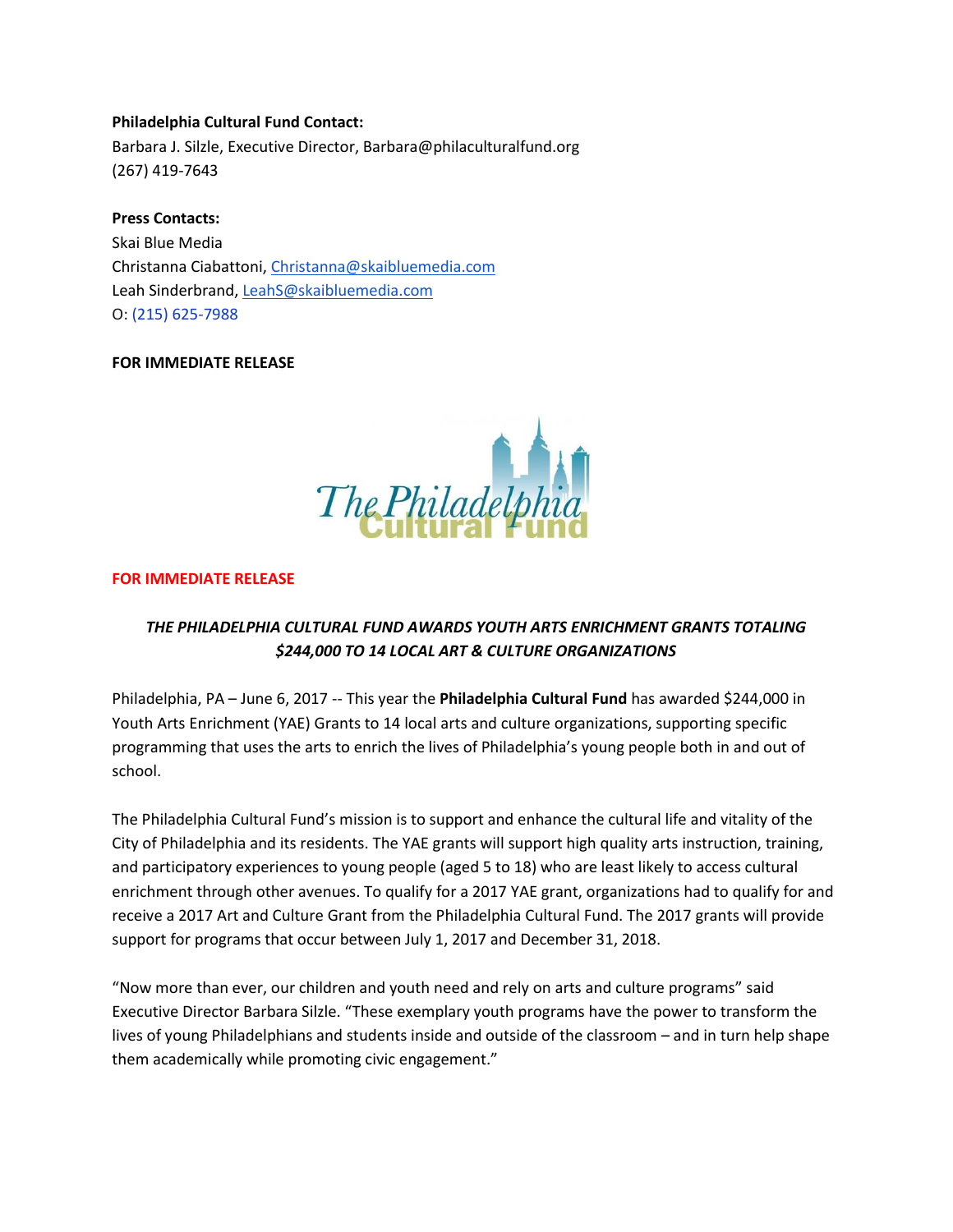Grants were awarded to the following organizations:

## **Asian Arts Initiative -** *Youth Arts Workshop*

Approaching nearly two decades, Asian Arts Initiative's Youth Arts Workshop (YAW) continues to provide safe, constructive out of school time space for Philadelphia's fast-growing Asian population and non-Asian youth through multi-media art-making.

## **Astral Artists -** *Classroom Classics*

The mission of Astral Artists is to discover the most promising classical musicians residing in the United States, to assist their early professional career development, and to present their world-class artistry to the community through concerts and community engagement programs. Classroom Classics introduces extraordinary artists and performances to Philadelphia students in grades 2 through 12 who have limited or no access to live classical music.

## **BuildaBridge International -** *Orchestral Dialogues: Accepting Self, Accepting Others*

Orchestral Dialogues: Accepting Self, Accepting Others is a youth orchestra project for students, in grades 4 through 8, that seeks to engage youth first, through quality music instruction and second, through dialogue workshops assisting participants and adults engage with reduced conflict in their homes, schools, and communities. Moving into its second year of programming Orchestral Dialogues will continue working with BuildaBridge's core constituency of low- or no-income African-American, Latino populations experiencing homelessness, International Refugee populations and will expand to lowincome communities and families of varying cultural backgrounds.

# **Girls Rock Philly -** *After School Program*

Girls Rock Philly's Afterschool Program is offered over two semesters and allows youth aged 9 to 19 an opportunity to gain arts instruction in a supportive environment. Participants are girls, transgender and gender non-conforming young people between the ages of 9-19. Through the medium of music education, GRP After School Program participants gain the skills to communicate personal messages that build their self-worth and empowers them to make a difference in their own lives and their communities.

# **Koresh Dance Company -** *Koresh Kids Dance*

Koresh Kids Dance formed in 2006 as a pilot program beginning in a single classroom at F.S. Edmonds School. Since then the program has expanded to 17 classrooms in seven schools across the city of Philadelphia. In partnership with Philadelphia public schools Koresh Kids Dance provides free, in-school dance classes to elementary school students, in grades 3, 4 and 5 over approximately 30 lessons. Built to develop the whole student, the program enables young dancers to tell their own stories through movement vocabularies that are meaningful to them.

## **Musicopia -** *Musicopia String Orchestra*

The Musicopia String Orchestra (MSO) strives to give children and young adults, ages 7 to 18, highquality, intensive music education instruction and training. The MSO ensemble was founded in 2005 based on the conviction that participating in serious, long-term musical endeavors over time can have a truly transformative impact on students.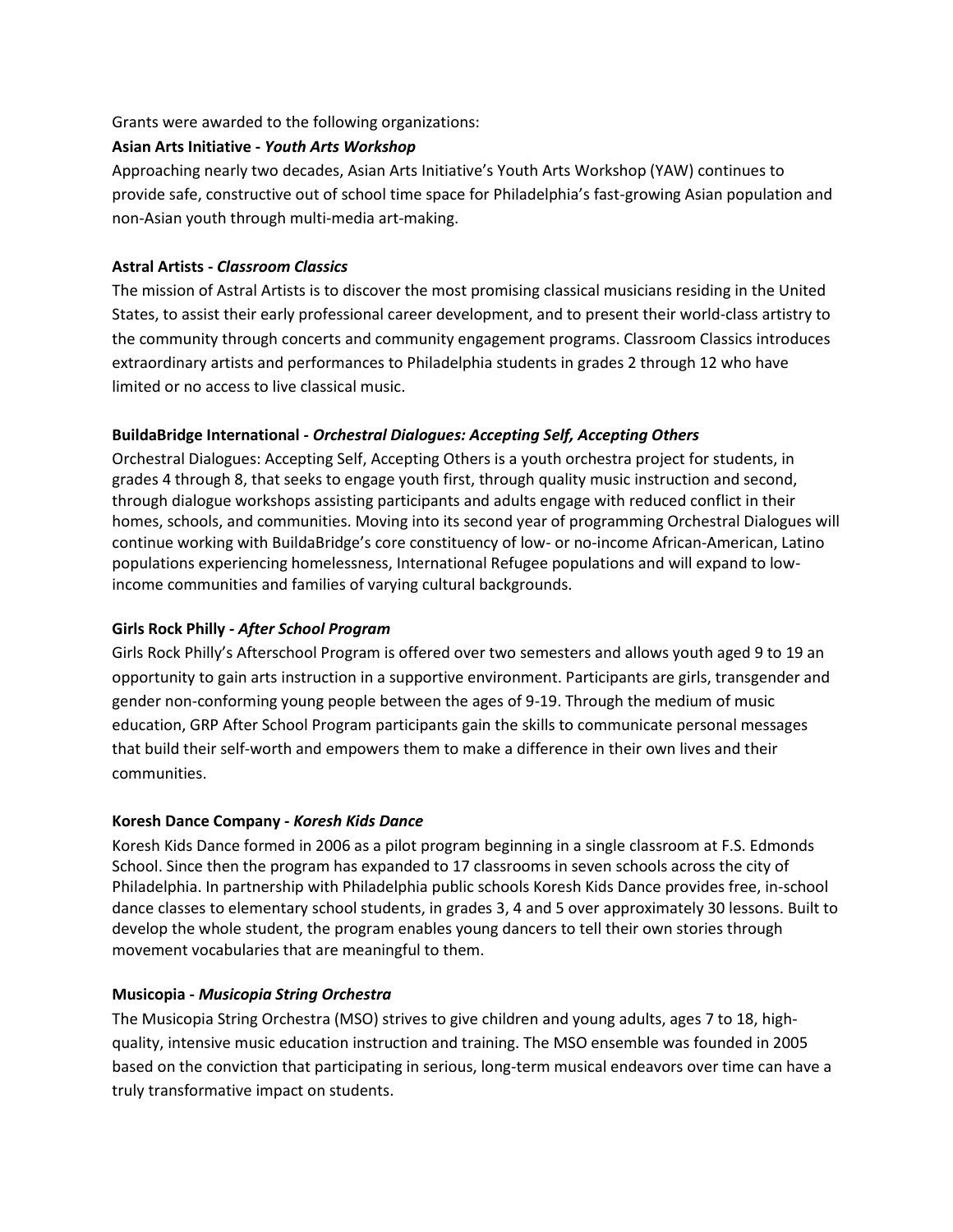# **Norris Square Neighborhood Project (NSNP) -** *Semillas del Futuro / Seeds of the Future Summer Program*

Semillas del Futuro/Seeds of the Future seeks to connect the youth of the Norris Square community to the history of their neighborhood and its gardens, facilitate intergenerational dialogue, and cultivate the collective wisdom and creativity of the neighborhood youth to imagine new futures for their communities, Philadelphia and the world.

## **Pennsylvania Academy of the Fine Arts -** *School and Community Partnership Program*

The School and Community Partnership Program is PAFA's commitment to the young students, their caregivers, parents and community leaders of the Issac A. Sheppard School, Julia de Burgos Middle School and the North Kensington, Fairhill and Feltonville neighborhoods. Now in its fourth year of operation PAFA works year-round, including summer, to support 21st century skill development, particularly in visual literacy, through its partnership activities. Students in every grade participate in at least one 60 to 90 minute in-school, lesson per semester facilitated by trained educators in both English and Spanish.

## **Philadelphia Clef Club of Jazz and Performing Arts (PCC) -** *Music Education Program*

The Philadelphia Clef Club's Music Education Program engages, educates and inspires young musicians, aged 10 to 17, in America's home-grown art form, jazz. Students from beginner through advanced levels will be offered an introduction to music and instruments, workshops, ensemble training, theory fundamentals, mentorship and private instruction.

## **Singing City -** *Singing City Children's Choir*

Singing City Children's Choir engages children in grades 4-8 from the James Rhoads Elementary School in West Philadelphia and in grades 2-5 at the Wissahickon Charter School in Germantown. Students learn repertoire from many styles and periods and absorb musical concepts, skills and theory by singing, listening and analysis.

## **Spells Writing Lab -** *Spells Writing Lab Summer Camp*

Spells Writing Lab believes that literacy is a cornerstone for future success, and that personalized attention and unconventional learning opportunities can inspire students to greater triumphs, both in the classroom and in life. Spells offers a free, six week writing camp for children ages 7-12 and one week for teens ages 12-16 summer 2017.

## **Taller Puertorriqueño -** *Youth Artist Program*

Founded in 1974 as a graphic arts workshop in Northeast Kensington, Taller Puertorriqueño has become the largest and longest operating Latino-focused art organization in the region. The Youth Artist Program (YAP) is an open studio program that provides quality arts instruction to high school students with the goal of producing a visual arts portfolio to be used for admission into art colleges, universities or other applicable post-secondary professional endeavors.